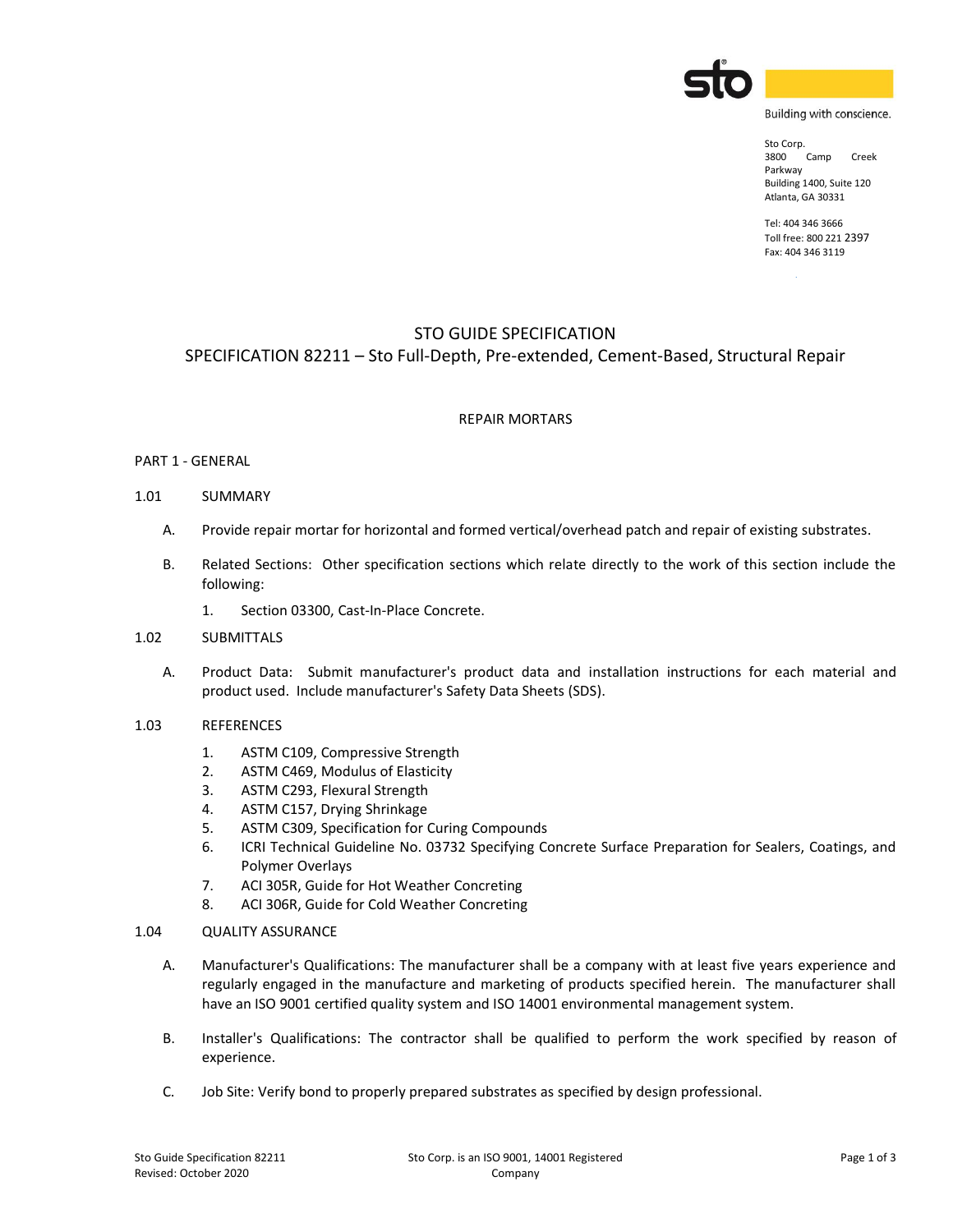

## 1.05 DELIVERY, STORAGE AND HANDLING

- A. Deliver products in original packaging, labeled with product identification, manufacturer, batch number and shelf life.
- B. Store products in a dry area with temperature maintained between 50 and 85 degrees F(10 and 29 degrees C). Protect from direct sunlight.
- C. Handle products in accordance with manufacturer's printed recommendations.

## PART 2 - PRODUCTS

## 2.02 MATERIALS

A. Horizontal repair mortar: Single-component, cement-based repair mortar, containing portland cement, graded specialty aggregates, and admixtures. Comply with the following:

Manufacturer: 82211 Sto Full-Depth as manufactured by Sto Corp. 3800 Camp Creek Parkway, Building 1400, Suite 120, Atlanta, Georgia 30331

- 1. Performance and Physical Properties: Meet or exceed the following values for material cured at 73 degrees F and 50 percent relative humidity:
	- a. Working Time: 20 40 minutes.
	- b. Compressive Strength per ASTM C109: 4,500 psi (31.0 MPa) at 7 days, 6,000 psi (41.4 MPa) at 28 days
	- c. Modulus of Elasticity per ASTM C469:  $3.6 \times 10^6$  psi (24.8 x 10<sup>3</sup> MPa) at 28 days
	- d. Flexural Strength per ASTM C293: 690 psi (4.76 MPa) at 7 days, 725 psi (5.0 MPa) at 28 days
	- e. Shrinkage per ASTM C157 mod.: Less than 0.079% at 28 days, air cured.
	- f. Color: Concrete gray.

### PART 3 – EXECUTION

### 3.01 INSTALLATION OF FULL DEPTH REPAIR MORTAR:

- A. Examine substrates and conditions under which materials will be installed. Do not proceed with installation until all unsatisfactory conditions are corrected.
- B. Coordinate installation with adjacent work to ensure proper sequence of construction. Protect adjacent areas and landscaping from contact due to mixing and handling of materials.
- C. Surface Preparation: Comply with manufacturer's printed instructions and the following.
	- 1. Remove loose and deteriorated materials from surfaces to be patched using mechanical chipping, bush-hammering, or hydrodemolition to obtain an ICRI Concrete Surface Profile CSP 5 or greater.
	- 2. Saw-cut or chip the edge of the patch to a right angle with concrete surface. Do not feather edge.
	- 3. Clean surfaces of bond-inhibiting materials including oil, dust and dirt, laitance and standing water.
		- a. If hydrodemolition is used, cement and particulate slurry must be removed from the prepared surfaces before the slurry hardens.
- D. Mixing: Comply with manufacturer's printed instructions and the following.
	- 1. Precondition components to temperature of 70 degrees F plus or minus 5 degrees F (21 degrees C plus or minus 2.5 degrees C) prior to mixing.
	- 2. Add 4.8 to 5.3 pints (2.3 to 2.5 L) of clean water per 65-pound (29.5-kg) bag.
	- 3. Mix using a mechanical mixer to a uniform, lump-free consistency. Avoid over-mixing.
	- 4. Do not add water beyond manufacturer's instructions. Do not add additional powder.